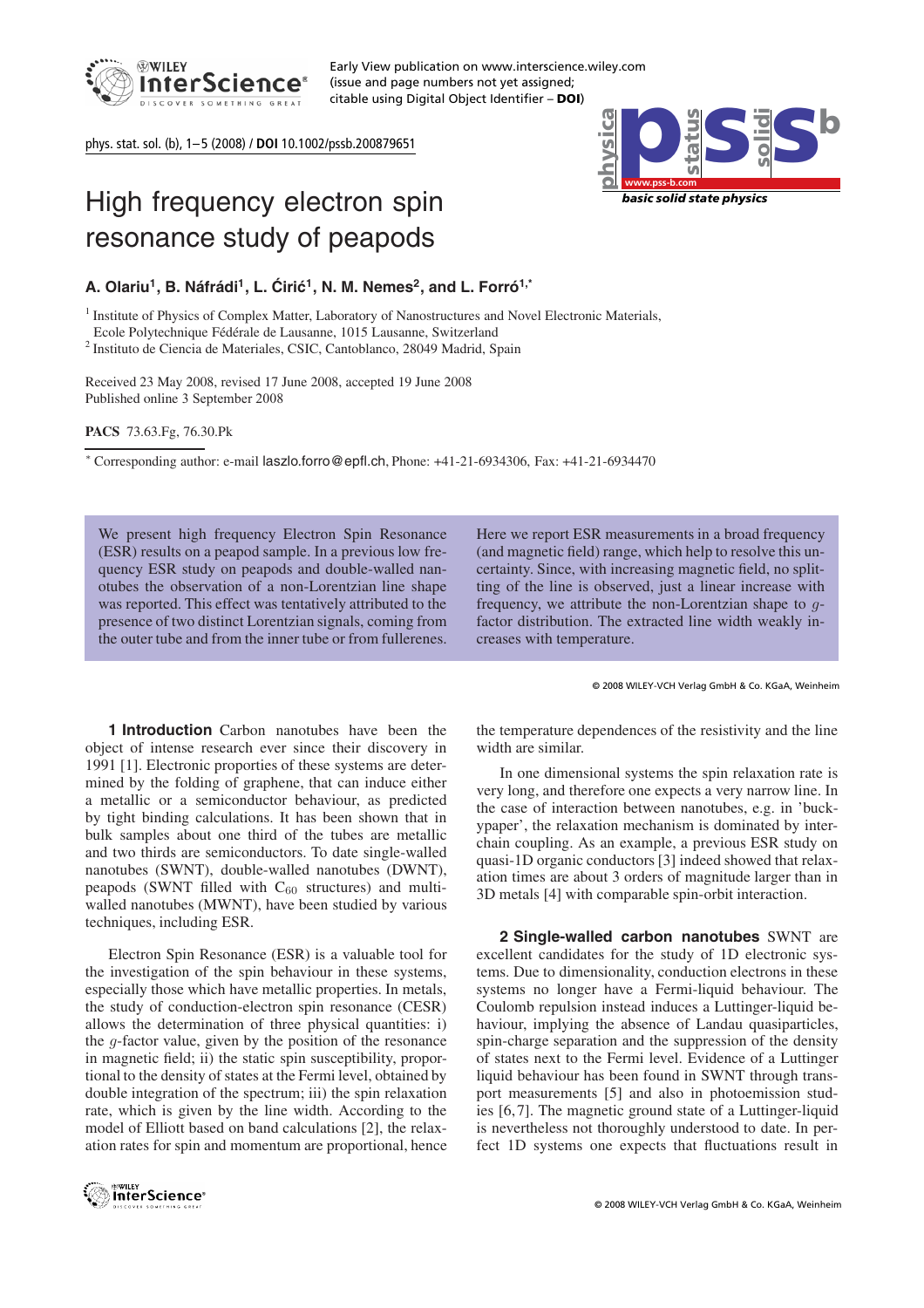a paramagnetic ground state. In Ref. [8] calculations on coupled nanotubes predict SDW correlations that decay exponentially with temperature and the presence of ferromagnetic interaction.

**b**

The ESR spectrum for SWNT has been theoretically calculated in Ref. [9] and is expected to have a very different shape from that observed for MWNT, which is

Lorentzian [10]. In SWNT a double-peak spectrum should be observed, related to the spin-charge separation. However, from the experimental point of view, the signal is very difficult to put into evidence. The double peak structure has never been observed experimentally, perhaps because nanotubes form bundles and therefore are not perfect 1D systems. The predicted low density of states at the Fermi level implies a weak ESR signal. Also, the presence of catalyst particles, typically ferromagnetic, induces a dramatic broadening of the line. Another reason for broadening is the presence of defects that considerably shorten the relaxation time of the electronic spin. The finite length of the tube might also be responsible for broadening, as the extremities can relax the spin lifetime. In bulk samples, tubes with different chirality have different electronic properties. The ESR line is therefore the superposition of lines corresponding to different tubes chiralities, which can result in further broadening of the spectrum.

There were only few claims in the literature for the observation of CESR in SWNT. In Ref. [11], a narrow Dysonian (non symmetric derivative of a Lorentzian) line with a Landé factor  $g = 2.001 \pm 0.001$  was observed at 10 GHz. In order to observe this signal, ferromagnetic catalyst particles were removed by vacuum-annealing the sample.

An intrinsic ESR signal was reported in bulk SWNT with 'armchair' wrapping [12], for which band theory predicts a metallic character. A very narrow signal of weak intensity was observed in samples of exceptional quality, in addition to a very broad line that was attributed to the presence of catalyst particles. The narrow line was of Lorentzian type and, by integrating, the authors obtained a susceptibility which was constant over a wide range of temperatures, suggesting a Pauli metallic character. Nevertheless, further attempts to measure CESR in SWNT have failed [13], or have been inconclusive [14].

The observation of a narrow ESR line was reported in our previous work in Ref. [15]. A weak signal of similar intensity was observed on SWNT-batches of variable purities. Surprisingly, in this work, the spin susceptibility falls very rapidly with temperature. For this so-called 'super-Curie' behaviour, the susceptibility decreases faster than  $1/T$ . The extracted line width slightly increases with temperature for  $T > 50$  K, suggesting an Elliott behaviour of the conducting nanotubes.

CESR has been clearly observed in K-doped SWNT [16] where a Dysonian line shape was recorded. The signal intensity appeared to grow with K-doping, while no signal was observed in the pure sample. The mechanism proposed was that the spin life time for the electron is very long, and

therefore its relaxation is dominated by the ferromagnetic catalyst particles. By K-doping, the relaxation time becomes shorter, because of the disorder introduced by the dopant atoms, and hence most spins relax before meeting a catalyst particle. Therefore, this allows observation of an intrinsic narrow line.

Note that CESR has been clearly evidenced in multiwalled nanotubes [10,17]. A symmetric Lorentzian line with q varying with temperature,  $q = 2.012$  at  $T \sim 296$  K was observed. At high temperature the extracted susceptibility was Pauli like, i.e. temperature independent. Similar behaviour was also observed for graphite, and is expected for a Fermi-liquid system.

**3 Peapods** Further insight in to the electronic properties of nanotubes can be obtained by studying peapods or double-walled nanotubes. Figure 1 presents typical TEM images of peapods and SWNT. Peapods were synthesised for the first time in 1998 [18] by filling SWNT with fullerenes. By a high temperature reaction, the fullerenes unfold and the peapod transforms into a DWNT [19]. The advantage is that the inner wall in these materials is perfectly free of catalyst particles. In this case one might however have to take into account a possible coupling between the two nanotube walls.

In the case of peapods, one should take into account the one-dimensional row of  $C_{60}$  molecules. This will also be a conductive entity, especially if they acquire an electron from the nanotube. Quasi-1D chains of fullerenes have been intensively studied in the past. As an example, the alkali fullerene  $RbC_{60}$ , in which  $C_{60}$  molecules form 1D polymers, has been shown to be a quasi 1D-metal at hight temperatures [20]. It is likely that the electronic properties would be similar for the  $C_{60}$  in peapods and for the inner tube in DWNT. ESR measurements at low frequency on DWNT and peapods that are presented in the next section support this suggestion.

In this paper, we present detailed ESR measurements at high field on a peapod sample that was previously studied in Ref. [15]. This sample had been synthesised following the standard procedure mentioned in the previous paragraph. The outer wall nanotube of this system was synthesised from PII-SWNT purchased from "Carbon Solutions" by air-oxidation, HCl treatment and magnetic filtration as described in Ref. [21]. The peapod was then produced by static vacuum annealing at  $650\,^{\circ}\text{C}$  for 9 hours in the presence of  $C_{60}$  vapor, as described in Ref. [22]. The sample was then further annealed at the same temperature for 1 hour under dynamic vacuum to remove excess  $C_{60}$ .

**3.1 X-band measurements** In Ref. [15], ESR measurements on SWNT, DWNT and peapods from a variety of sources were reported. The measurements were taken at 9.39 GHz on a standard X-band Bruker ESR spectrometer ELEXYS E500. The spectra obtained for both DWNT (not shown) and peapods had similar line shapes that were symmetric, but non-Lorentzian. Note that, as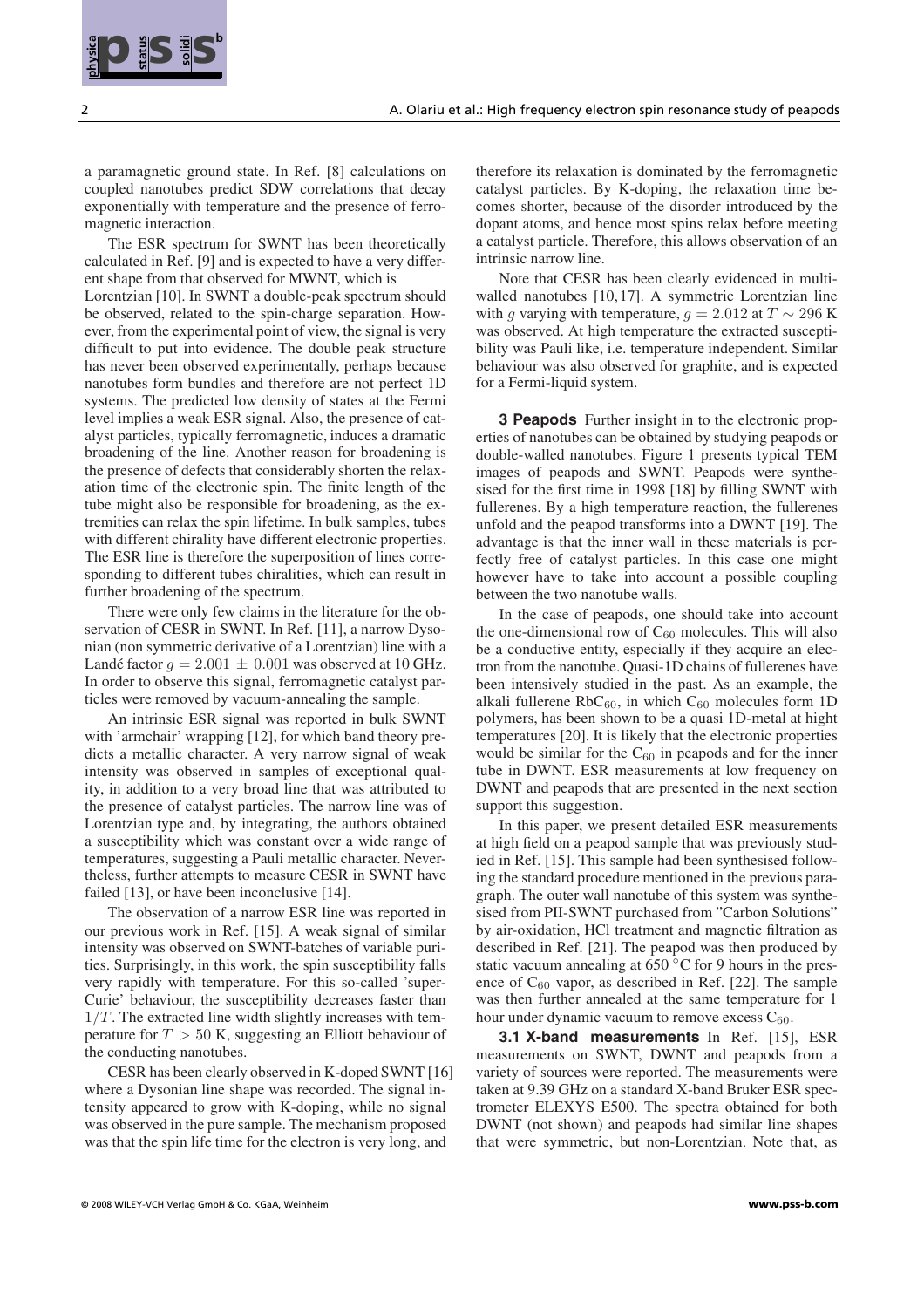

**Figure 1** Typical TEM images for peapods and SWNT.



**Figure 2** (color online) ESR signal at 9.39 GHz, intrinsic to the peapod. The shape is not Lorentzian, as one would expect for the CESR signal. The fit is the superposition of two Lorentzian lines, a broad and a narrow one, as explained in the text. Inset: full spectrum showing the intrinsic narrow line and the very broad signal which is due to catalyst particles.

stated above, either a Lorentzian or an asymmetric Dysonian line shape has been evidenced in SWNT. In Ref. [15], the non-Lorentzian line shape was attributed to the superposition of two signals, a narrow and a relatively broad one, both Lorentzian, that would be due to the outer and inner tube/fullerenes. The obtained spectrum is presented in Fig. 2. The very broad signal (inset of Fig. 2), extended over more than 0.2 Tesla, is due to the catalyst particles, while the narrow signal is considered to be intrinsic to the peapod. This figure also shows the fit (in red) obtained by the superposition of the two Lorentzian lines. These lines are also shown in blue and magenta. The narrower line, of about 0.2 mT width, was attributed to the inner fullerene chain, while the broader line, of width 0.4-1 mT, was attributed to the outer tube. Note that the fit by the superposition of two Lorentzian lines supposes that the



**Figure 3** Spectra obtained at 210 and 9.39 GHz on the peapod. The two lines are superposed so that the field window shown is the same, 30 mT.

coupling between the outer tube and the inner fullerene chain is very weak.

The  $T$ -evolution of the susceptibility, as extracted by double integration of the signal, as well as of the line width, were tracked for both signals on a wide temperature range, from 4.4 K to 300 K. The susceptibility of both the inner and outer electrons had a "super-Curie" behaviour, in analogy with the SWNT. Note that the same kind of behaviour was found for all the samples, peapods and DWNTs studied in Ref. [15]. As for the line width, it had only a weak, metallic-like, temperature dependance. However, the numerical values obtained for the susceptibility and the line width were dependent on the sample studied, via the temperature of annealing. Also, in view of the 'super-Curie' behaviour of the susceptibility, one cannot completely rule out the possibility that the observed signal was due to paramagnetic impurities. ESR study of samples with paramagnetic impurities doped in-situ might provide an answer to this question.

**3.2 High field measurements** An alternative explanation to the non-Lorentzian line shape obtained for the peapod in X-band measurements is to consider a distribution of g-values. The superposition of two distinct lines as suggested in Ref. [15] is basically expected for peapods with one orientation with respect to the applied magnetic field. For powder samples, as is the case here, the spectrum is instead a superposition of lines coming from peapods with all possible orientations with respect to the field. We therefore expect a complex signal, since both the  $q$ -factor and the line width might depend on the field orientation. In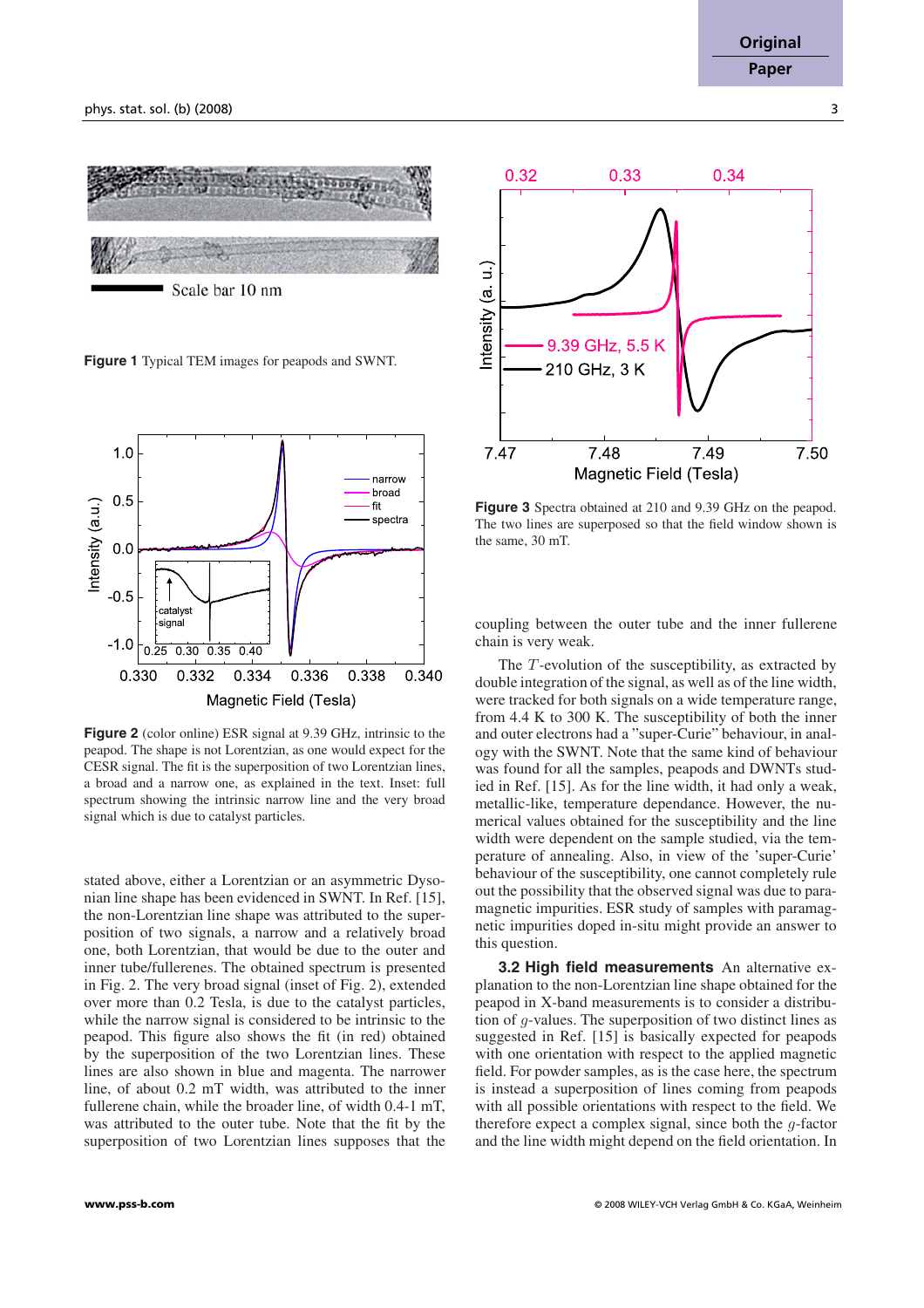



**Figure 4** Sequence of spectra measured at 210 GHz on peapod between 3 and 100 K. The arrow indicates a spurious signal.

order to obtain more information about the line shape, we performed ESR measurements at high frequencies.

Our home-made ESR spectrometer allows sweep of the magnetic field in the range 0-16 Tesla and work at the fixed frequencies 210, 315 and 420 GHz [23]. For the current study, most measurements were done at the fixed frequency of 210 GHz and, by sweeping the magnetic field, in the range 7.44-7.52 Tesla. We have taken scans in the temperature range from 3 to 100 K. The signal intensity decreased with temperature, and above  $T \sim 100$  K, the signal to noise ratio was too low to allow accurate measurement. The signal intensity also decreases when increasing the working frequency, and therefore 315 and 420 GHz measurements were performed only at low temperature.

The spectrum obtained at  $T = 3$  K on peapods at 210 GHz is presented in Fig. 3, with comparison to the one obtained at 9.39 GHz. The high frequency line shape could not be fitted by a Lorentzian or Dysonian line, in agreement with results obtained in X-band measurements. In order to allow direct comparison between the two spectra, the lines have been superposed on a double-axis plot with the



**Figure 5** Temperature dependence of the ESR line width measured at various frequencies on the peapod.

same field window (30 mT). The line width broadens from about 8 G at 9.4 GHz to 30 G at 210 GHz. Note that if two different lines were present, as suggested in the first section, the difference between the positions of the two lines should scale with the applied field. We should therefore expect a splitting of the spectrum into two different lines at high frequencies. In the case of the second scenario, of a distribution of g-factors, one instead expects broadening of the line. The comparison of the spectra presented in Fig. 3 therefore supports the second scenario. More evidence for this is given by measurements at 315 and 420 GHz at  $T = 3$  K, for which further broadening of the line is observed, as shown in the inset of Fig. 5.

The evolution of spectra taken at 210 GHz with temperature is shown in Fig. 4. Above 10 K, a spurious signal, with different phase, appears somewhat downshifted (<sup>∼</sup> <sup>7</sup>.<sup>4785</sup> T) with respect to the main component. A careful analysis of the spectrum indicates the presence of additional lines of lower intensity. A very high statistics spectrum would be necessary in order to characterise them.

Figure 4 shows only little temperature-dependance of the line width. The line width, obtained by fitting with a single Lorentzian line, is presented in Fig. 5, in comparison with results obtained at all the working frequencies. Note that, at 9.39 GHz, the line width is that of the broader line obtained from the 2-Lorentzian fit. The line width at high frequencies appears to have a weak temperature dependence. This is in agreement with the results obtained at 9.39 GHz.

**4 Conclusion** We presented a new ESR study on a broad frequency range at high field on a peapod sample. We addressed the issue of the non-Lorentzian line shape that has been reported in a previous work at low frequency. Here we suggest that since with increasing magnetic field